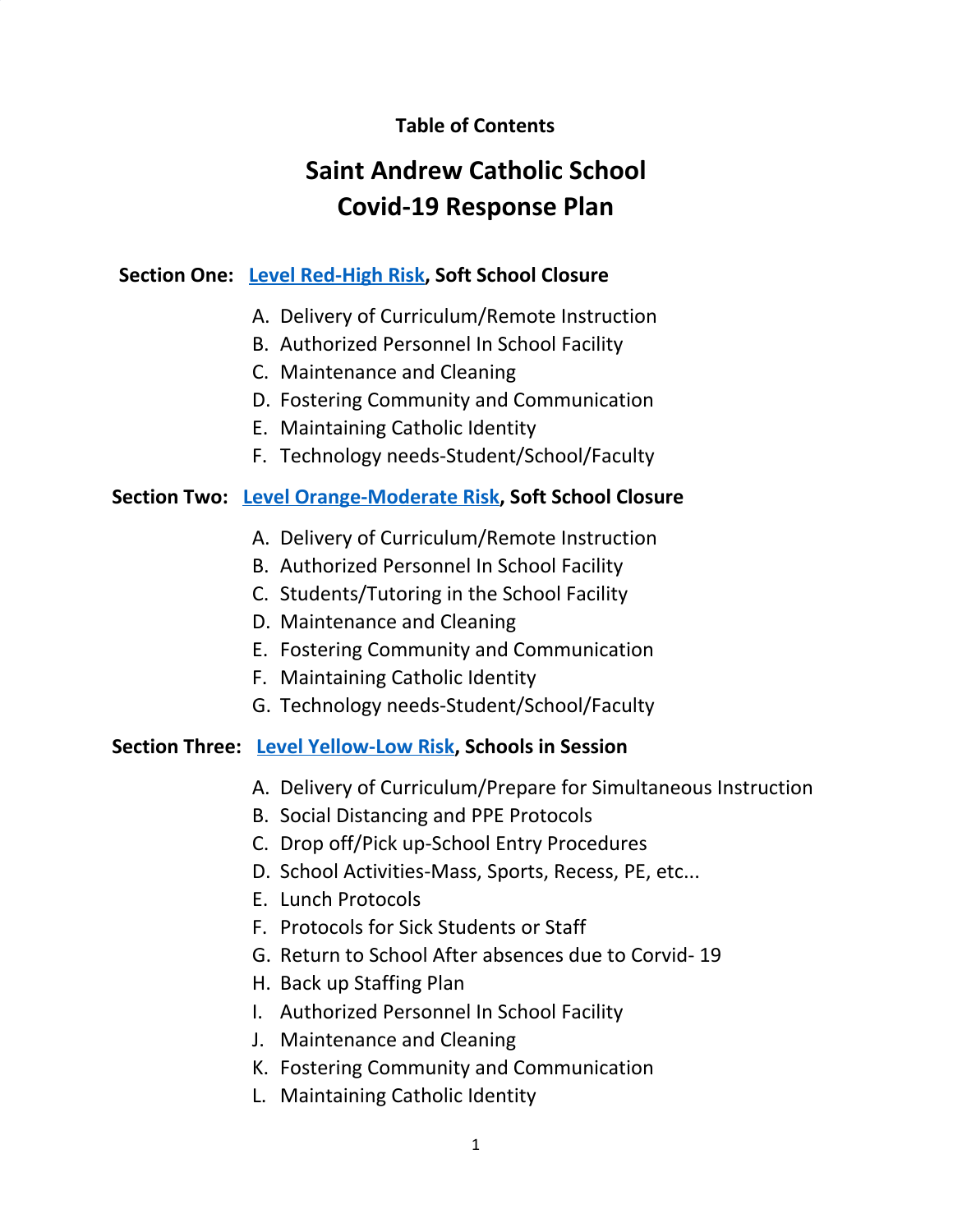M. Technology needs-Student/School/Faculty

## **Section Four: Level [Green-New](#page-8-0) Normal Risk, Schools in Session**

- A. Delivery of Curriculum/Prepare for Simultaneous Instruction
- B. Social Distancing and PPE Protocols
- C. Drop off/Pick up-School Entry Procedures
- D. School Activities-Mass, Sports, Recess, PE, etc.
- E. Lunch Protocols
- F. Protocols for sick students or staff
- G. Return to School After absences due to Corvid- 19
- H. Back up Staffing Plan
- I. Authorized Personnel In School Facility
- J. Maintenance and Cleaning
- K. Fostering Community and Communication
- L. Maintaining Catholic Identity
- M. Technology needs-Student/School/Faculty

## **[Special Considerations](#page-11-0):**

## **Short-Term School Facility Closure**

- A. Closure ordered by the Health Department
	- 1. Entire School Closure 14 Days
	- 2. Individual Class to Quarantine for 14 Days
	- 3. Individual Students to Quarantine for 14 Days
- B. Parent and Staff Communications

## **Sports and Activities**

- A. Sport Practice Protocols
- B. Student Clubs
- C. Theater and Music
- D. Student Busing/Transportation Protocols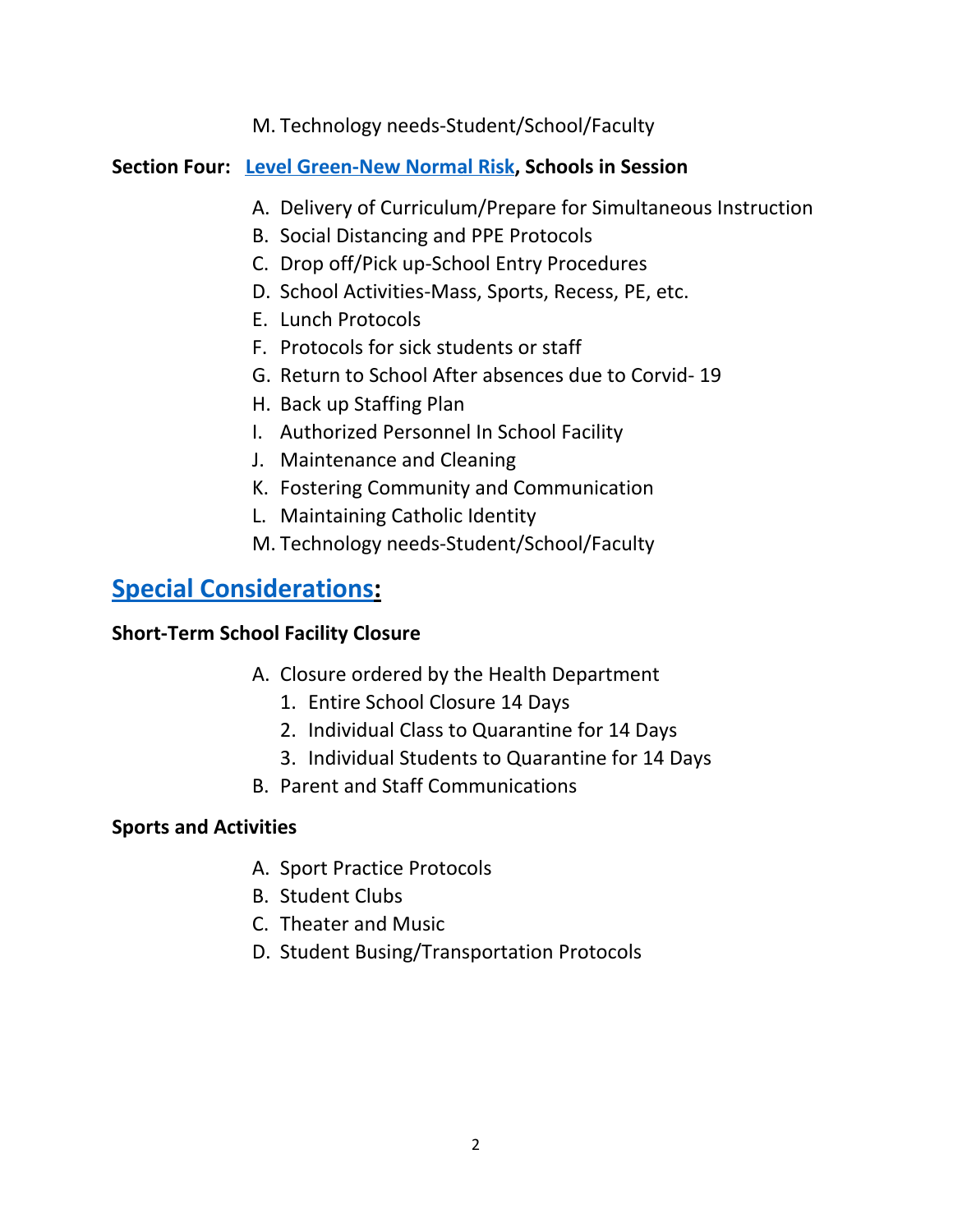<span id="page-2-0"></span>

| - Level Red-<br><b>High Risk</b><br><b>Soft School</b><br><b>Closure</b> | A. Delivery of Curriculum/Remote Instruction<br>Grade 5-8 will use Google Classroom and Zoom to deliver<br>$\bullet$<br>blended Instruction.<br>Grades K-4 will use virtual instruction platforms to deliver<br>$\bullet$<br>instruction.<br>All homeroom teachers will have visual contact daily with<br>all students for instruction purposes.<br>Schedules will be developed for virtual times and lessons<br>$\bullet$<br>will also be recorded.<br>Academic expectations will be communicated to students<br>$\bullet$<br>and parents.<br>Attendance policy will be communicated to parents.<br>If items need to be picked up or dropped off, they will be<br>$\bullet$<br>in the front entryway to the school, by appointment only.<br>Principal will provide professional development for<br>teachers. |
|--------------------------------------------------------------------------|---------------------------------------------------------------------------------------------------------------------------------------------------------------------------------------------------------------------------------------------------------------------------------------------------------------------------------------------------------------------------------------------------------------------------------------------------------------------------------------------------------------------------------------------------------------------------------------------------------------------------------------------------------------------------------------------------------------------------------------------------------------------------------------------------------------|
|                                                                          | B. Authorized Personnel In School Facility<br>Only the principal, assistant principal, secretary, finance<br>officer and faculty, given permission by the principal, will<br>be allowed into the building. Employees in the building<br>will be limited to 10 people                                                                                                                                                                                                                                                                                                                                                                                                                                                                                                                                          |
|                                                                          | C. Maintenance and Cleaning<br>The building will be deep cleaned throughout. Special<br>$\bullet$<br>emphasis will be placed on all contact surfaces.<br>Only limited areas of the school will be open to traffic.<br>Plexiglass shields will be put up in the front office.                                                                                                                                                                                                                                                                                                                                                                                                                                                                                                                                  |
|                                                                          | D. Fostering Community and Communication<br>Teachers may be reached via email. Emails received after<br>5 pm will be returned the next day.<br>The office and the principal can be reached via phone<br>from $7:30$ am $-4:00$ pm. The office and principal may also<br>be reached via email.<br>A weekly letter will be sent to the parents by the principal<br>each Friday. Prayer is also an important piece of this<br>letter. The letter will also give updates and resources<br>available.                                                                                                                                                                                                                                                                                                              |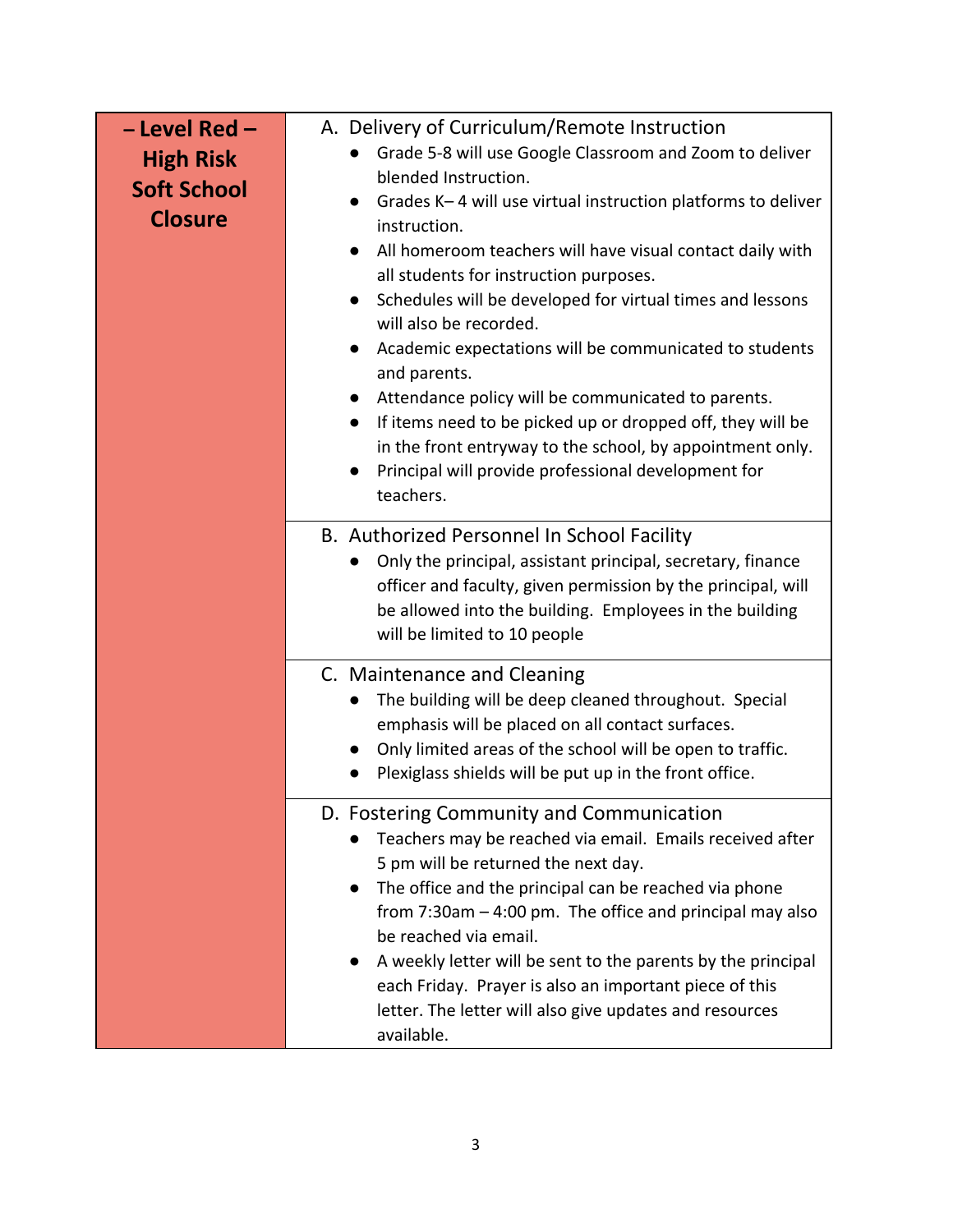| A newsletter will also be sent out each week with general    |
|--------------------------------------------------------------|
| information. Social media pages will be updated to           |
| demonstrate the work done by students during this time.      |
| Teachers will email parents and or students when there       |
| are concerns.                                                |
| Virtual Parent/Teacher Conferences will be scheduled.        |
| Teachers will send out a weekly schedule with work for       |
| the coming week.                                             |
| The principal will hold virtual weekly faculty meetings.     |
| The principal will convene virtual monthly PTG & School      |
| Board meetings.                                              |
|                                                              |
| E. Maintaining Catholic Identity                             |
| Religion curriculum will continue to be delivered online.    |
| Prayers will be conducted daily with students.               |
| F. Technology needs-Student/School/Faculty                   |
| Laptops will be available for checkout for students who      |
| need devices.                                                |
| Laptops are available for faculty.                           |
| If internet access is not available to families, packets and |
| teacher phone calls would occur for those students. The      |
| school will also look to assist the family with securing a   |
|                                                              |
| temporary remote connection.                                 |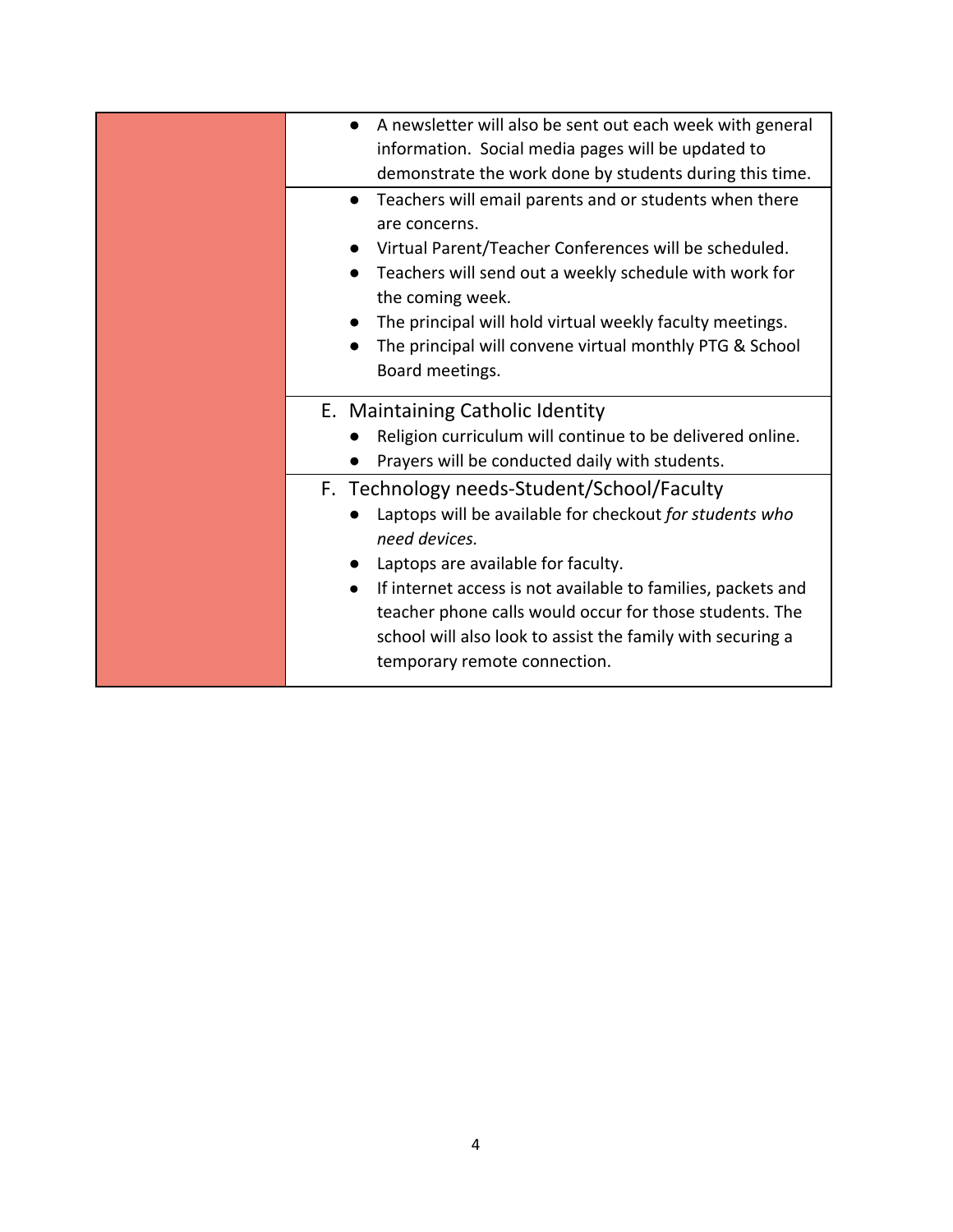<span id="page-4-0"></span>

| - Level Orange -<br><b>Moderate Risk</b> | A. Delivery of Curriculum/Remote Instruction<br>Same as Level Red                                                                                                                                                                                                       |
|------------------------------------------|-------------------------------------------------------------------------------------------------------------------------------------------------------------------------------------------------------------------------------------------------------------------------|
| <b>Soft School</b><br><b>Closure</b>     | B. Authorized Personnel In School Facility<br>Only the principal, assistant principal, secretary, finance<br>officer and faculty, given permission by the principal, will<br>be allowed into the building. Employees in the building<br>will be limited to 20 people.   |
|                                          | C. Students/Tutoring in the School Facility<br>Individual students/tutoring may be allowed in the school<br>for targeted instruction.<br>Students who need additional tutoring will be serviced<br>through virtual instruction platforms dependent upon<br>grade level. |
|                                          | D. Maintenance and Cleaning<br>Same as Level Red                                                                                                                                                                                                                        |
|                                          | E. Fostering Community and Communication<br>Same as Level Red                                                                                                                                                                                                           |
|                                          | F. Maintaining Catholic Identity<br>Same as Level Red                                                                                                                                                                                                                   |
|                                          | G. Technology needs-Student/School/Faculty<br>Same as Level Red                                                                                                                                                                                                         |
|                                          | School-issued laptops will be provided on an as-needed<br>basis in the event that remote instruction is required.                                                                                                                                                       |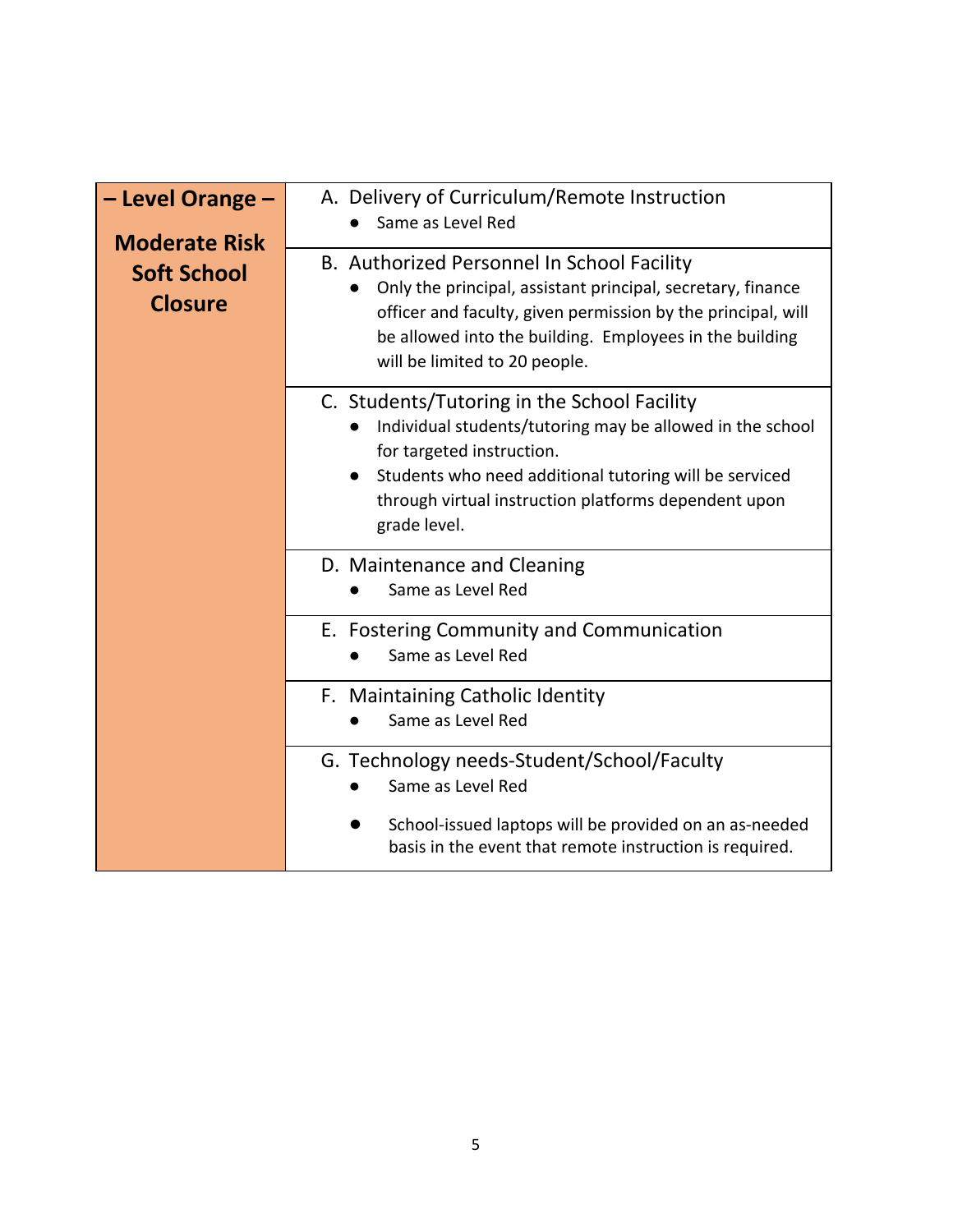<span id="page-5-0"></span>

| - Level Yellow -                    | A. Delivery of Curriculum/Prepare for Simultaneous                                                                                                                                                                                                                                                                                                                                                                                                                                                                                                                                                                                                                                                                                                                                                                                                                                                                                                                                                                                                                                                                                                                                                       |
|-------------------------------------|----------------------------------------------------------------------------------------------------------------------------------------------------------------------------------------------------------------------------------------------------------------------------------------------------------------------------------------------------------------------------------------------------------------------------------------------------------------------------------------------------------------------------------------------------------------------------------------------------------------------------------------------------------------------------------------------------------------------------------------------------------------------------------------------------------------------------------------------------------------------------------------------------------------------------------------------------------------------------------------------------------------------------------------------------------------------------------------------------------------------------------------------------------------------------------------------------------|
| <b>Low Risk</b>                     | Instruction                                                                                                                                                                                                                                                                                                                                                                                                                                                                                                                                                                                                                                                                                                                                                                                                                                                                                                                                                                                                                                                                                                                                                                                              |
| <b>Schools in</b><br><b>Session</b> | Teachers will deliver instruction in the school building.<br>Special precautions will be taken for those students who<br>$\bullet$<br>may be at high risk, including distanced desk, higher<br>frequency of sanitization and mask.                                                                                                                                                                                                                                                                                                                                                                                                                                                                                                                                                                                                                                                                                                                                                                                                                                                                                                                                                                       |
|                                     | Specials teachers (art, music, computers, library, PE) move<br>$\bullet$<br>classrooms to teach their assigned subjects. The students<br>will remain in their classroom.<br>No shared school supplies.<br>$\bullet$                                                                                                                                                                                                                                                                                                                                                                                                                                                                                                                                                                                                                                                                                                                                                                                                                                                                                                                                                                                      |
|                                     | B. Social Distancing and PPE Protocols*                                                                                                                                                                                                                                                                                                                                                                                                                                                                                                                                                                                                                                                                                                                                                                                                                                                                                                                                                                                                                                                                                                                                                                  |
|                                     | Training and guidance to parents regarding social<br>distancing and PPE protocols will take place during Meet<br>the Teacher Night, prior to the start of school, to ensure<br>protocols are followed.<br>Teachers will provide training and guidance to students to<br>$\bullet$<br>ensure protocols are followed.<br>Students should be seated as far apart as reasonably<br>$\bullet$<br>possible.<br>Students should stay seated unless permitted to move<br>$\bullet$<br>around the room.<br>Parents must request access to the building by<br>$\bullet$<br>appointment.<br>Volunteers will not be allowed into the school building.<br>$\bullet$<br>Signs will be posted to remind everyone of social<br>distancing protocols.<br>Signs will be posted to remind students and staff to wash<br>their hands.<br>Bathrooms limited to 3 students at a time. Schedules set<br>for classroom bathroom breaks.<br>Students are asked to bring a labeled water bottle.<br>Drinking fountains will be closed.<br>Students will wash hands when they arrive. For those<br>$\bullet$<br>with sinks in the classroom, this will happen in the<br>classroom. For other classes, the students will be assigned |
|                                     | designated times.<br>Masks required of all faculty, staff and students.                                                                                                                                                                                                                                                                                                                                                                                                                                                                                                                                                                                                                                                                                                                                                                                                                                                                                                                                                                                                                                                                                                                                  |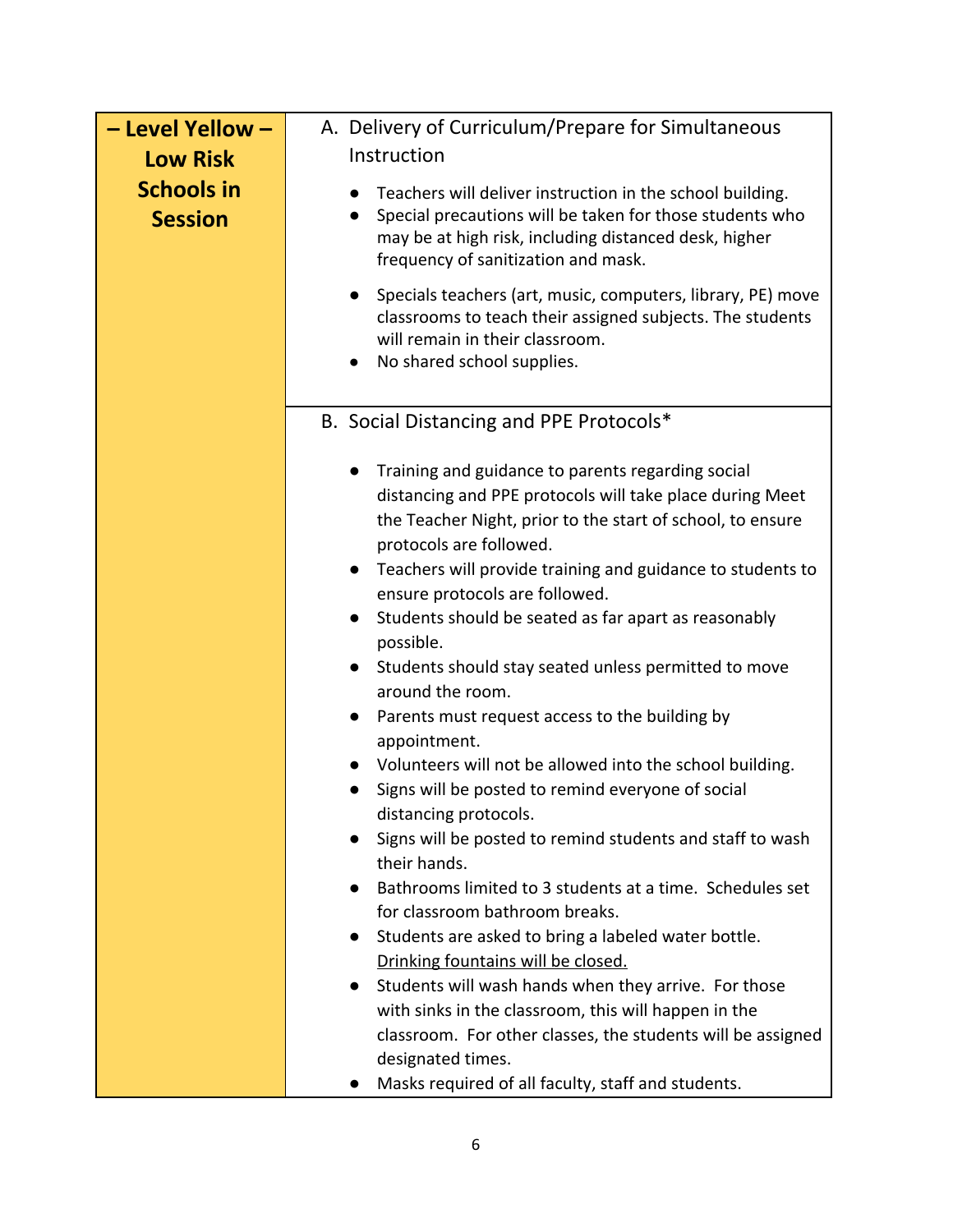| Sanitizer will be located at every classroom entrance,<br>$\bullet$<br>faculty room, bathrooms, offices and common spaces.<br>Teacher to administer sanitizer each time students enter<br>the building and/or classroom.                                                                                                                                                                                                                                                                                                                                                                                                                                                                                                                                                                                                                                                                          |
|---------------------------------------------------------------------------------------------------------------------------------------------------------------------------------------------------------------------------------------------------------------------------------------------------------------------------------------------------------------------------------------------------------------------------------------------------------------------------------------------------------------------------------------------------------------------------------------------------------------------------------------------------------------------------------------------------------------------------------------------------------------------------------------------------------------------------------------------------------------------------------------------------|
| * This will depend on current Health Department guidelines.                                                                                                                                                                                                                                                                                                                                                                                                                                                                                                                                                                                                                                                                                                                                                                                                                                       |
| C. Drop off/Pick up-School Entry Procedures*<br>Entrance and exit to the building will be designated based<br>on the time of day. There are three possible entrances or<br>exits from the building.<br>Doors propped open during entrance to the school at the<br>$\bullet$<br>beginning of the day and again at the end of the day to<br>eliminate contact with surfaces.<br>Temperature check for students will take place while they<br>$\bullet$<br>are in the vehicle at the car-line.<br>Temperature check for all faculty/staff/volunteers upon<br>entering the building and the temperature must be under<br>100.4.<br>Directional hallways with signage.<br>Halls marked with distancing placards and adult<br>$\bullet$<br>supervision in hallways.<br>Avoidance of students congregating in halls in groups.<br>Excess furniture removed from classrooms to<br>accommodate distancing. |
| A schedule will be established to limit middle school<br>access to lockers.<br>Backpacks will be allowed in the middle school<br>classrooms.                                                                                                                                                                                                                                                                                                                                                                                                                                                                                                                                                                                                                                                                                                                                                      |
| * This will depend on current Health Department guidelines.                                                                                                                                                                                                                                                                                                                                                                                                                                                                                                                                                                                                                                                                                                                                                                                                                                       |
| D. School Activities-Mass, Sports, Recess, PE, etc<br>PE to be held outside, weather permitting.<br>PE will have no team contact sports<br>Grades 5-8 will wear PE uniforms to school on PE days.<br>Recess divided between our playground and the field $-1$<br>class to playground, 2 to separate at the field<br>Recess allow small groups up to five students non-contact<br>games                                                                                                                                                                                                                                                                                                                                                                                                                                                                                                            |
| Mass will be held under special precautions**.                                                                                                                                                                                                                                                                                                                                                                                                                                                                                                                                                                                                                                                                                                                                                                                                                                                    |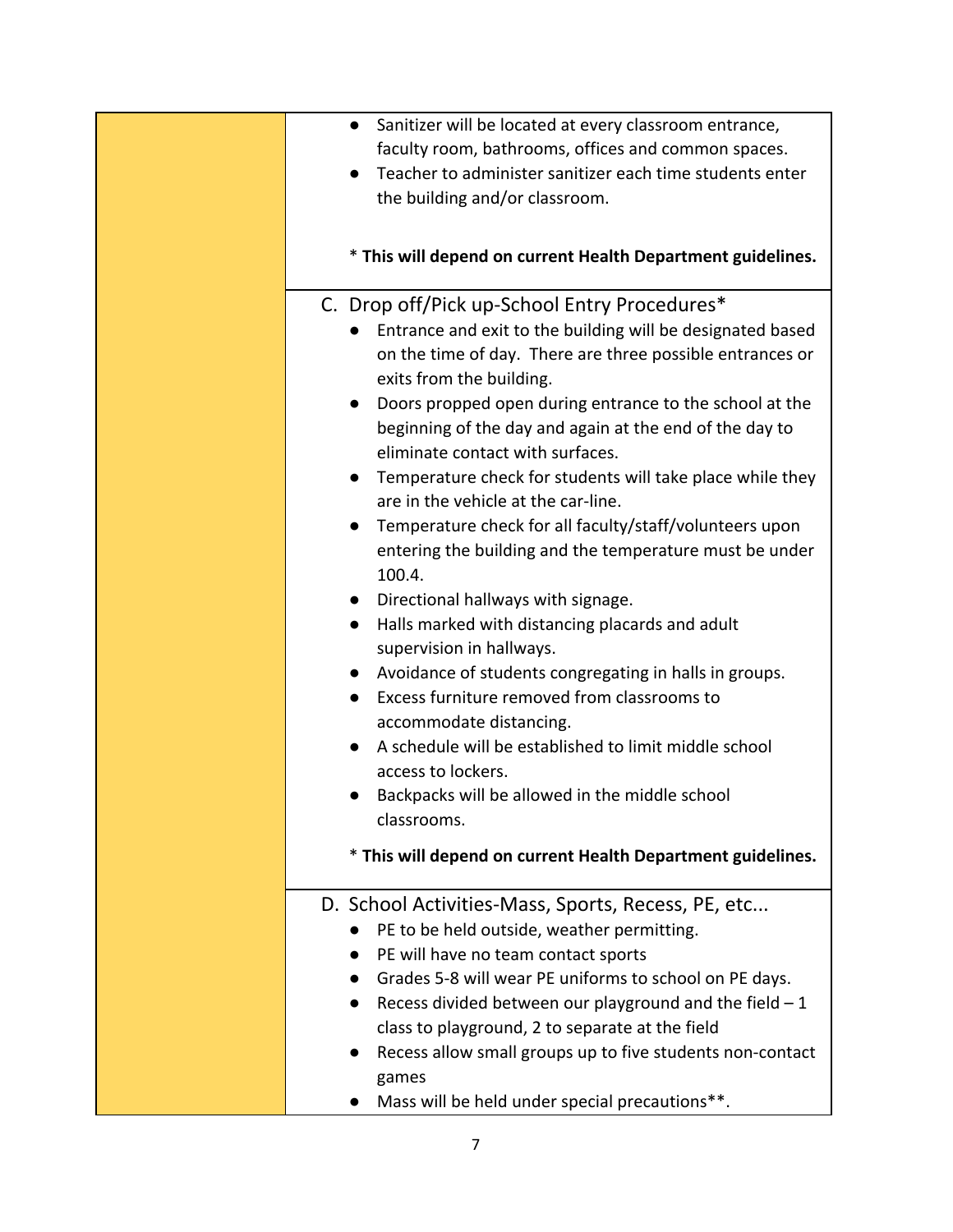| **Masks, socially-distanced seating, gloves, handwashing, etc.                                                                                                                                                                                                                                                                                                                                                                                                                                                                                                                                                             |
|----------------------------------------------------------------------------------------------------------------------------------------------------------------------------------------------------------------------------------------------------------------------------------------------------------------------------------------------------------------------------------------------------------------------------------------------------------------------------------------------------------------------------------------------------------------------------------------------------------------------------|
| E. Lunch Protocols<br>Lunch in classroom and or outside, weather permitting<br>with social distancing in place.<br>If hot lunch is ordered, it will be delivered to the<br>classrooms.<br>Common area microwaves will not be available for staff.                                                                                                                                                                                                                                                                                                                                                                          |
| Access to the kitchen will be limited to kitchen-approved<br>staff.                                                                                                                                                                                                                                                                                                                                                                                                                                                                                                                                                        |
| Lunch staff will use special precautions**.<br>$\bullet$                                                                                                                                                                                                                                                                                                                                                                                                                                                                                                                                                                   |
| **Masks, socially-distanced seating, gloves, handwashing, etc.                                                                                                                                                                                                                                                                                                                                                                                                                                                                                                                                                             |
| F. Protocols for Sick Students or Staff<br>Anyone with a temperature 100.4 or greater will be<br>isolated or sent home immediately.<br>Anyone with a temperature of 100.4 will be required to<br>$\bullet$<br>contact their doctor and determine if they need to be<br>tested for Covid-19.<br>Anyone testing positive must quarantine for two weeks.<br>$\bullet$<br>Any family that has been ordered to quarantine by the<br>health department must notify the school.<br>If a student or staff member test positive for Covid-19, the<br>$\bullet$<br>school will comply with directives from the Health<br>Department. |
| Work will be provided for the students in quarantine.                                                                                                                                                                                                                                                                                                                                                                                                                                                                                                                                                                      |
| G. Return to School After absences due to Covid-19<br>The school will follow the Health Department guidelines<br>for students returning to school.<br>The school will require a Doctor's note stating that the<br>individual is no longer ill or contagious AND is safe to<br>return to school.                                                                                                                                                                                                                                                                                                                            |
| H. Back up Staffing Plan<br>A list of substitutes will be established.<br>Substitutes will be trained on schools social distancing and<br>PPE protocols.<br>Teachers will provide lesson plans for the substitute.                                                                                                                                                                                                                                                                                                                                                                                                         |
| Authorized Personnel In School Facility<br>I.                                                                                                                                                                                                                                                                                                                                                                                                                                                                                                                                                                              |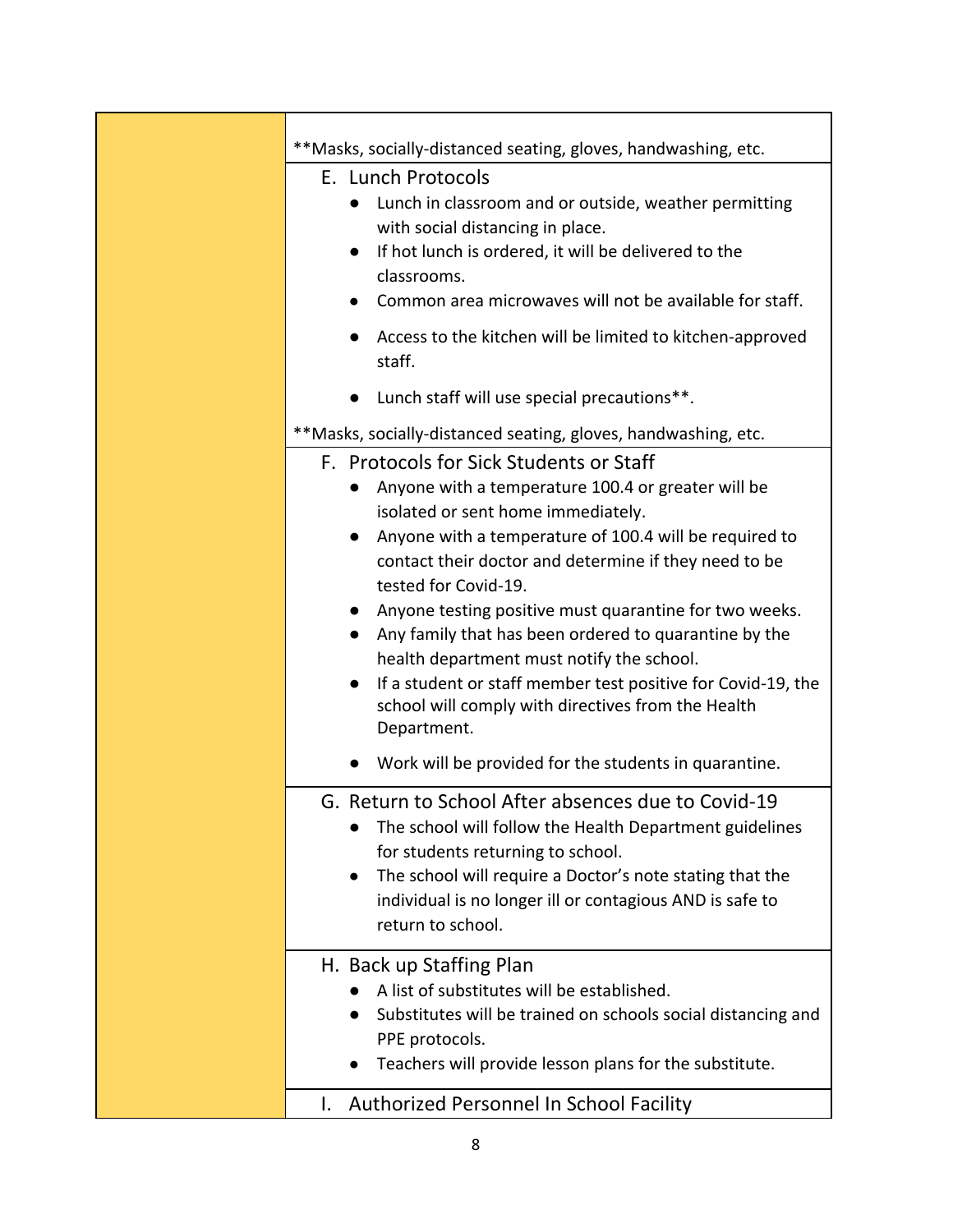| All faculty/staff and approved guests.<br>$\bullet$<br>Parent access would be permitted with prior approval.                                                                                                                                                                                                                                                                                                                                                                                                                     |
|----------------------------------------------------------------------------------------------------------------------------------------------------------------------------------------------------------------------------------------------------------------------------------------------------------------------------------------------------------------------------------------------------------------------------------------------------------------------------------------------------------------------------------|
| <b>Maintenance and Cleaning</b><br>J.<br>Bathroom and high contact areas will be cleaned every 2<br>hours.<br>Sanitizer at every classroom entrance door, faculty room,<br>bathrooms and school offices.<br>Teacher to dispense sanitizer when students enter the<br>building after recess/PE or as needed.<br>Daily cleaning of student desks, furniture and equipment.<br>Ensure adequate ventilation in all areas of the building.<br>All touch points and surfaces will be sanitized after school<br>hours on a daily basis. |
| K. Fostering Community and Communication<br>Teacher regular communication<br>Principal regular communication<br>School newsletter<br>Social media<br>Meet the Teacher and Back to School Night presentations<br>$\bullet$                                                                                                                                                                                                                                                                                                        |
| L. Maintaining Catholic Identity<br>Mass as frequently as possible.<br>$\bullet$<br><b>Morning Prayer</b><br>Catholic Corner in newsletter<br>Prayer throughout the day<br>For paraliturgical services, a schedule will be determined<br>to provide for activities while accommodating social<br>distancing.                                                                                                                                                                                                                     |
| M. Technology needs-Student/School/Faculty<br>Purchase additional technology in order to limit the need<br>to share.<br>School-issued laptops will be provided on an as-needed<br>basis in the event that remote instruction is required.<br>Cleaning keyboards between each class.                                                                                                                                                                                                                                              |

<span id="page-8-0"></span>

| $-$ Level Green $-$      | A. Delivery of Curriculum/Prepare for Simultaneous  |
|--------------------------|-----------------------------------------------------|
| <b>New Normal Risk</b>   | Instruction                                         |
| <b>Schools in Sessio</b> | Teachers will deliver instruction in the classroom. |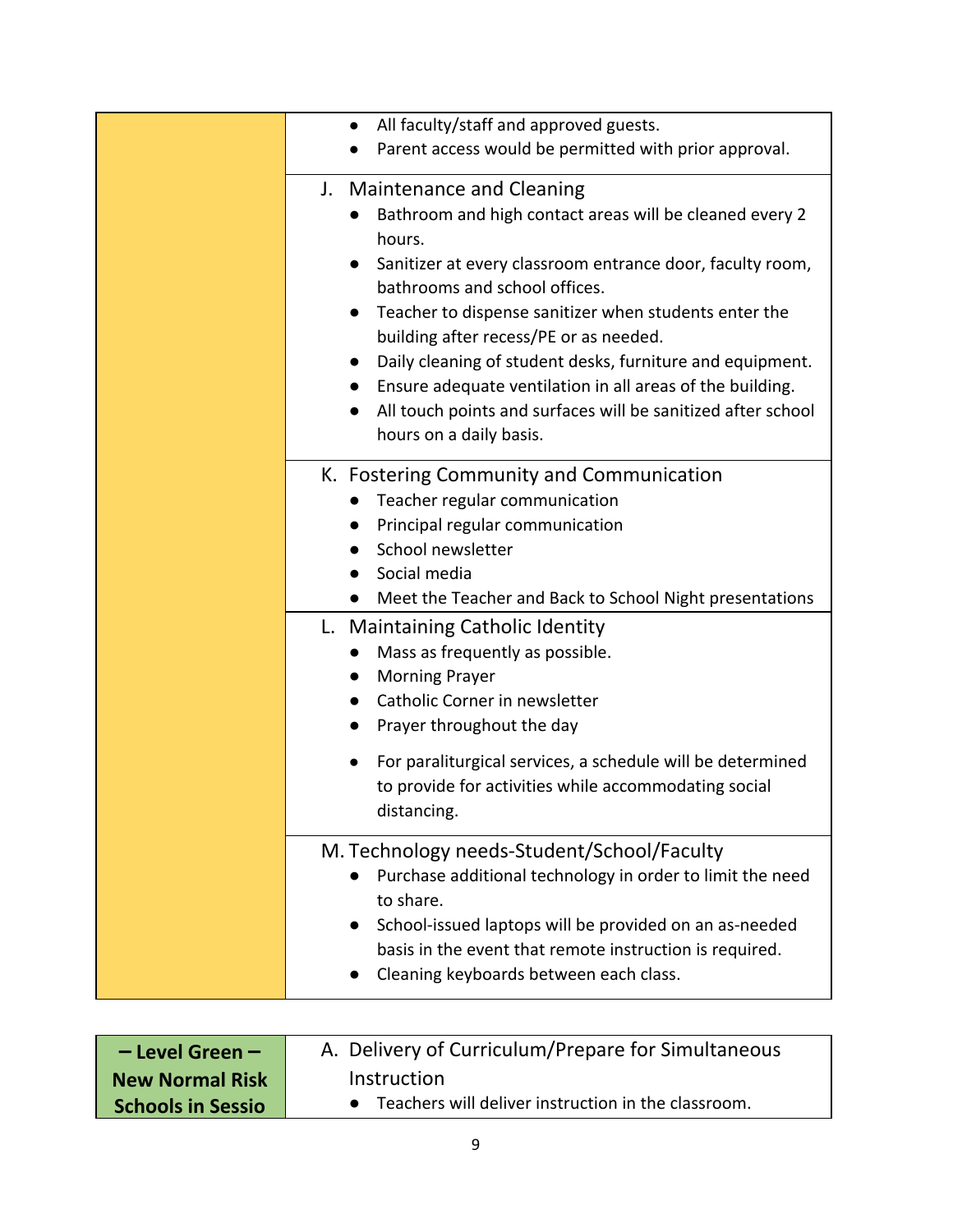| Special precautions will be taken for those students who<br>may be at high risk, including distanced desk, higher<br>frequency of sanitization and mask.                                                                                                                                                                                                                                                                                                                                                                                                                                          |
|---------------------------------------------------------------------------------------------------------------------------------------------------------------------------------------------------------------------------------------------------------------------------------------------------------------------------------------------------------------------------------------------------------------------------------------------------------------------------------------------------------------------------------------------------------------------------------------------------|
| B. Social Distancing and PPE Protocols*<br>Students should be seated as far apart as reasonably<br>possible.<br>Limit parent access to the building, entrance by<br>$\bullet$<br>appointment only<br>Face covering required for students, employees,<br>volunteers upon entering the building.<br>Signage to remind students to wash their hands.<br>$\bullet$<br>Students are asked to bring a labeled water bottle.<br>Hand-washing: For Pre-K and Kindergarten classrooms,<br>students will start the day by washing hands. For other<br>classes the students will be given a designated time. |
| *This will depend on current Health Department guidelines.                                                                                                                                                                                                                                                                                                                                                                                                                                                                                                                                        |
| C. Drop off/Pick up-School Entry Procedures<br>Car-Line: Students will be dropped off and picked up and<br>at designated areas (Pre-K & K will enter through<br>southeast entrance, 1-4 at front of building, 5-8 at<br>southwest entrance). Temperatures will be taken while<br>the student is inside the vehicle.<br>Limit parent access to the building, entrance by<br>appointment only.<br>All persons entering the building are required to wear a<br>mask. Masks may be removed during instruction and /or<br>office business.                                                             |
| D. School Activities-Mass, Sports, Recess, PE. etc.<br>Mass - Numbers as determined by the health department<br>and the Diocese.<br>Sports-As determined by the Diocese.<br>Recess - allow use of the playground by all classes.<br>Sanitize hands of students returning from recess.<br>Recess equipment to be cleaned regularly.<br>PE - resume team sports.<br>Maintain hygiene protocol as set by the health<br>department.                                                                                                                                                                   |
| E. Lunch Protocols                                                                                                                                                                                                                                                                                                                                                                                                                                                                                                                                                                                |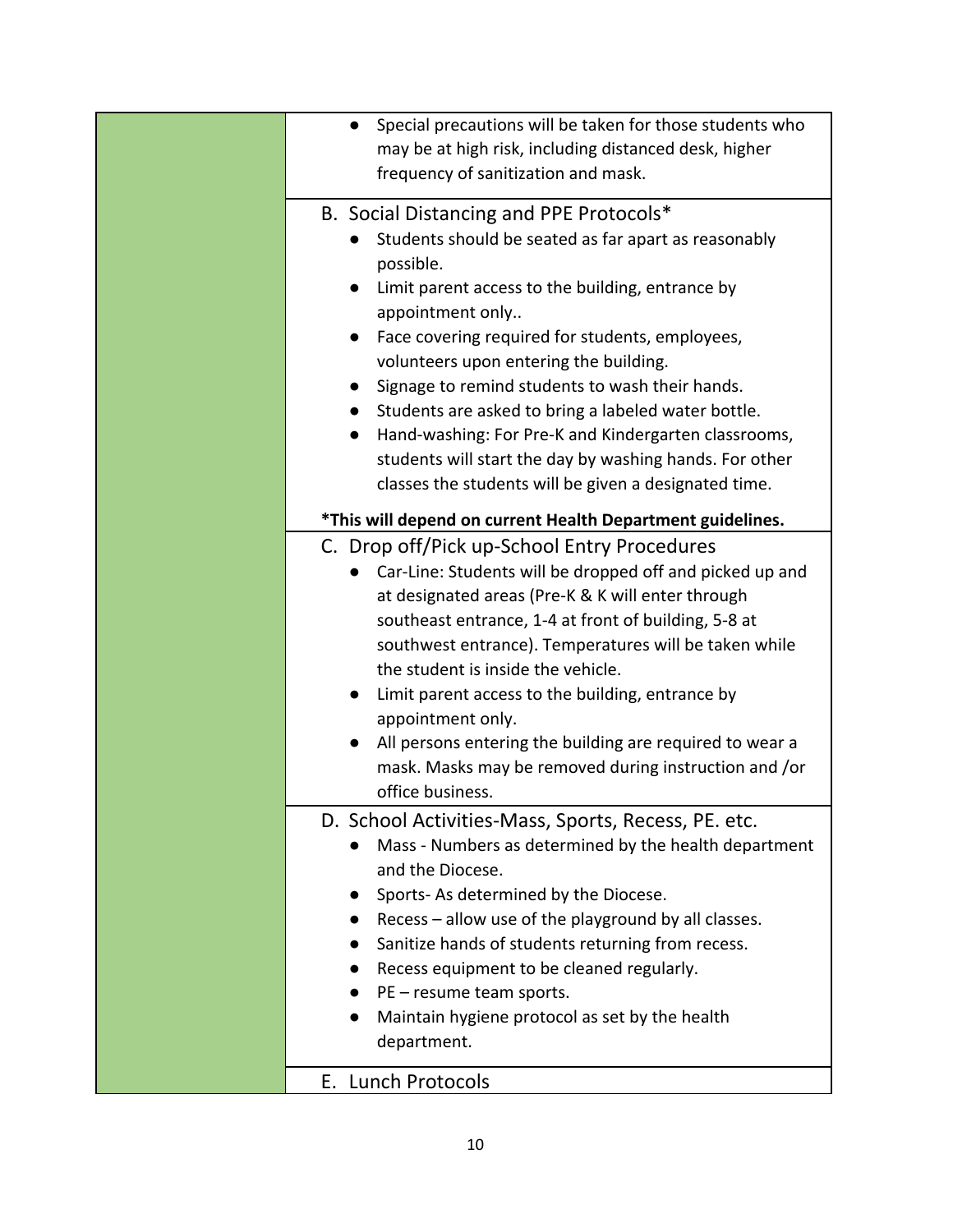| Students return to the lunch room. Stagger schedule<br>more to allow for continued distancing.<br>Sanitize the hands of students returning from lunch.                                                   |
|----------------------------------------------------------------------------------------------------------------------------------------------------------------------------------------------------------|
| F. Protocols for sick students or staff<br>Same as Level Yellow                                                                                                                                          |
| G. Return to School After absences due to Covid-19<br>Same as Level Yellow                                                                                                                               |
| H. Back up Staffing Plan<br>Determine list of available substitutes                                                                                                                                      |
| I. Authorized Personnel In School Facility<br>All faculty/staff/approved volunteers.<br>$\bullet$                                                                                                        |
| Parents come to the front desk area to sign-in.                                                                                                                                                          |
| J. Maintenance and Cleaning<br>Same as Level Yellow                                                                                                                                                      |
| K. Fostering Community and Communication<br>Continue regular communication with a principal's letter,<br>classroom newsletter, social media.<br>Teacher phone calls/emails.                              |
| L. Maintaining Catholic Identity<br>Masses weekly<br>Rosaries<br><b>Morning Prayer</b><br>Catholic Corner in newsletter<br>Prayer throughout the day                                                     |
| M. Technology needs-Student/School/Faculty<br>School-issued laptops will be provided on an as-needed<br>basis in the event that remote instruction is required.<br>Cleaning keyboards between each class |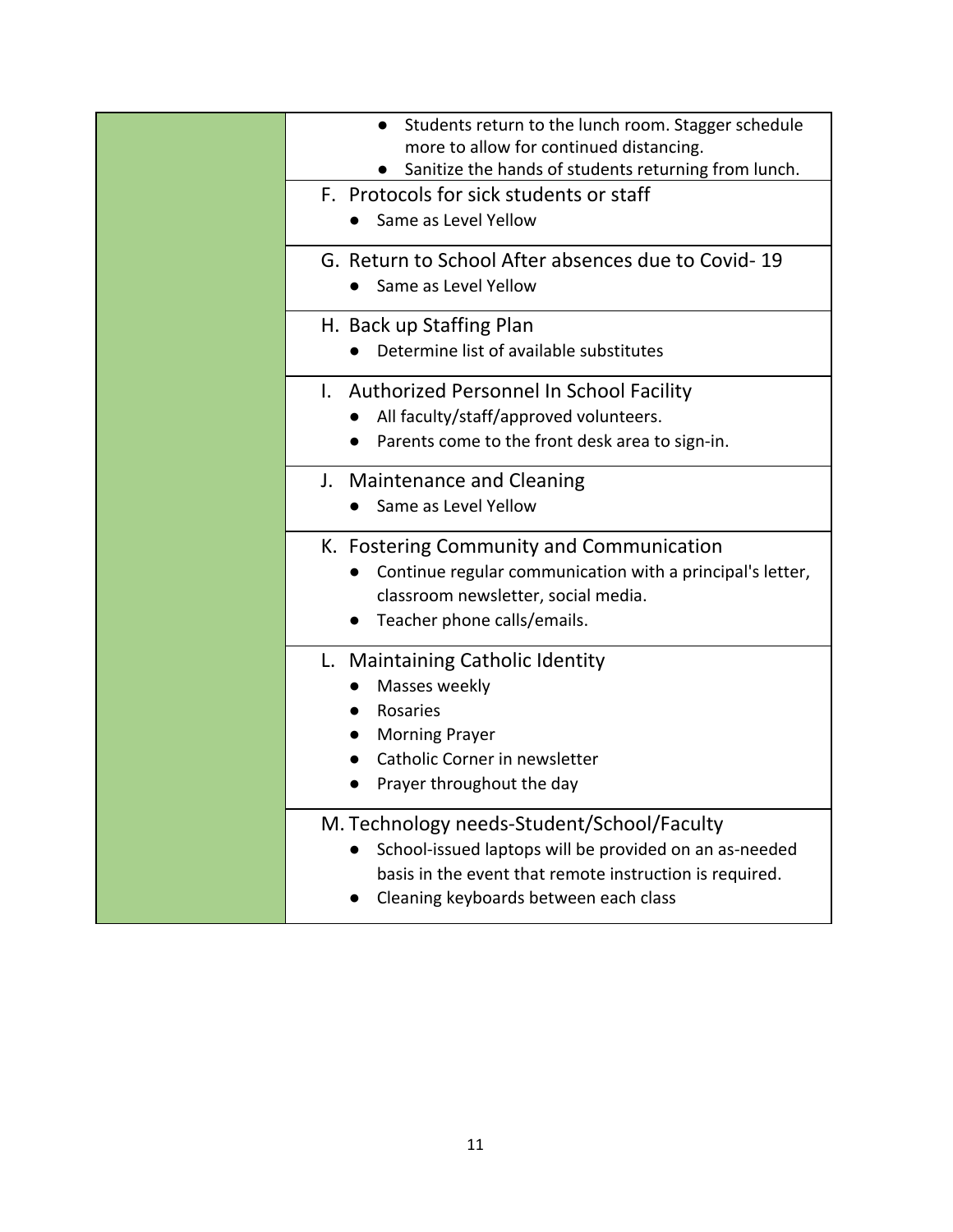<span id="page-11-0"></span>

| <b>Special Considerations</b>                       |                                                                                                                                                                                                                                |
|-----------------------------------------------------|--------------------------------------------------------------------------------------------------------------------------------------------------------------------------------------------------------------------------------|
| <b>Short-Term School</b><br><b>Facility Closure</b> | A. Closure ordered by the Health Department<br>Use the protocol for red or orange based upon health<br>department recommendations.<br>Shift curriculum to online delivery.                                                     |
|                                                     | <b>B. Parent and Staff Communications</b><br>Use the protocol for red or orange based upon health<br>department recommendations.                                                                                               |
|                                                     | C. Remote Instruction Protocol<br>Use the protocol for red or orange based upon health<br>department recommendations.                                                                                                          |
|                                                     | D. Preparing for Return to School<br>Cleaning protocols in place<br>Communication to parents and students<br>Yellow protocols set in place                                                                                     |
| <b>Sports and</b><br><b>Activities</b>              | A. Sport Practice Protocols<br>Based upon Diocesan decision and guidelines<br>If practices occur temperatures will be taken and the focus<br>$\bullet$<br>will be on skills to avoid personal contact.<br>Limit parent access. |
|                                                     | <b>B. Sport Practice Protocols</b><br>Based upon diocesan decision and guidelines.<br>If practices occur, temperatures will be taken and the<br>focus will be on skills to avoid personal contact.<br>Limit parent access.     |
|                                                     | C. Music & Art<br>No shared instruments or supplies<br>Music will be held in the gym allowing for spacing.<br>Art teacher will provide instruction in the regular<br>classroom.                                                |
|                                                     | D. Student Busing/Transportation Protocols<br>Temperature taken before students exit vehicles at<br>car-line<br>Wear face masks                                                                                                |